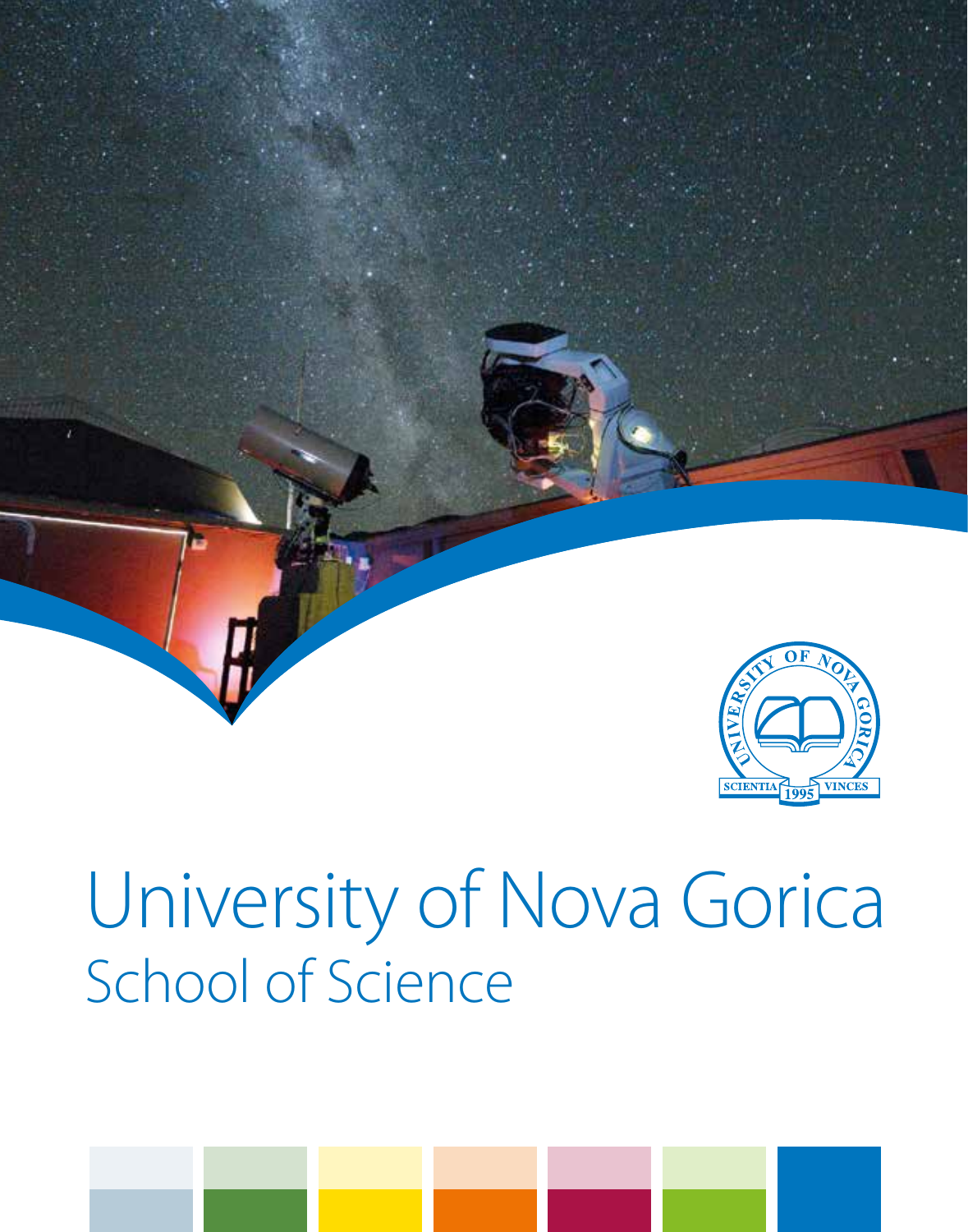## School of Science

From Atoms to Galaxies

**Are you interested in revealing the mysteries of the universe? Which physical laws and principles govern the world around us, from the forces between basic units of matter to the greatest structures in the universe? What is the origin of the universe, its evolution and its future? What are the properties and applications of advanced materials that enter our daily lives?**

**You can find out more about these exciting topics by enrolling into academic programs of the School of Science at the University of Nova Gorica, which cover physical phenomena in nature on all size scales.**

**University of Nova Gorica is an international research oriented university, ranked first in Slovenia according to the international Round University Ranking (RUR). Despite its short tradition (celebrating its 25th anniversary in 2020) and a relatively small size, the University of Nova Gorica excels on an international scale, as recognized by the U-Multirank since 2015.**

#### **Excellence and Individual Approach**

The School of Science is a hub of enthusiastic students, researchers, assistants and professors from Slovenia and all around the world. United by common passions, that range from atoms, molecules, materials, devices, to the understanding of our atmosphere, the stars, galaxies and the Universe as a whole. The School of Science offers research-oriented BSc, MSc degrees, supported by our labs and research centers. Furthermore, students have the unique possibility to remotely perform astronomical observations with the GoChile telescope located under the dark sky of Chile. At the UNG Graduate School, there is the possibility to continue to PhD degree in Astrophysics, Physics or Materials Science.

#### **Accreditation**

We offer bachelor and master programs in **physics and astrophysics**, as well as master program in **materials science**. All our programs are accredited by the Slovenian Quality Assurance Agency for Higher Education.

#### **Funding**

Bachelor program on physics and astrophysics is financially supported by the government of the Republic of Slovenia. The support covers the tuition for citizens of Slovenia and other EU countries, as well as for the citizens of Serbia, Bosnia-Herzegovina, Monte Negro and Macedonia. Master programs are not financially supported and are subject to tuition fees. Information on possible individual study grants for talented students are available from the school office.

#### **Career Possibilities**

Although general orientation of the **bachelor program** is inclined towards astrophysics and solid state physics, it nevertheless provides a broad enough base of knowledge for the graduates to be able to pursue further studies or employment in any field of physics.

Graduates that decide to stay in academia may pursue master level studies at the UNG School of Science. A number of our graduates also successfully pursued academic careers at other universities, as well as in business sector, government bodies and agencies.

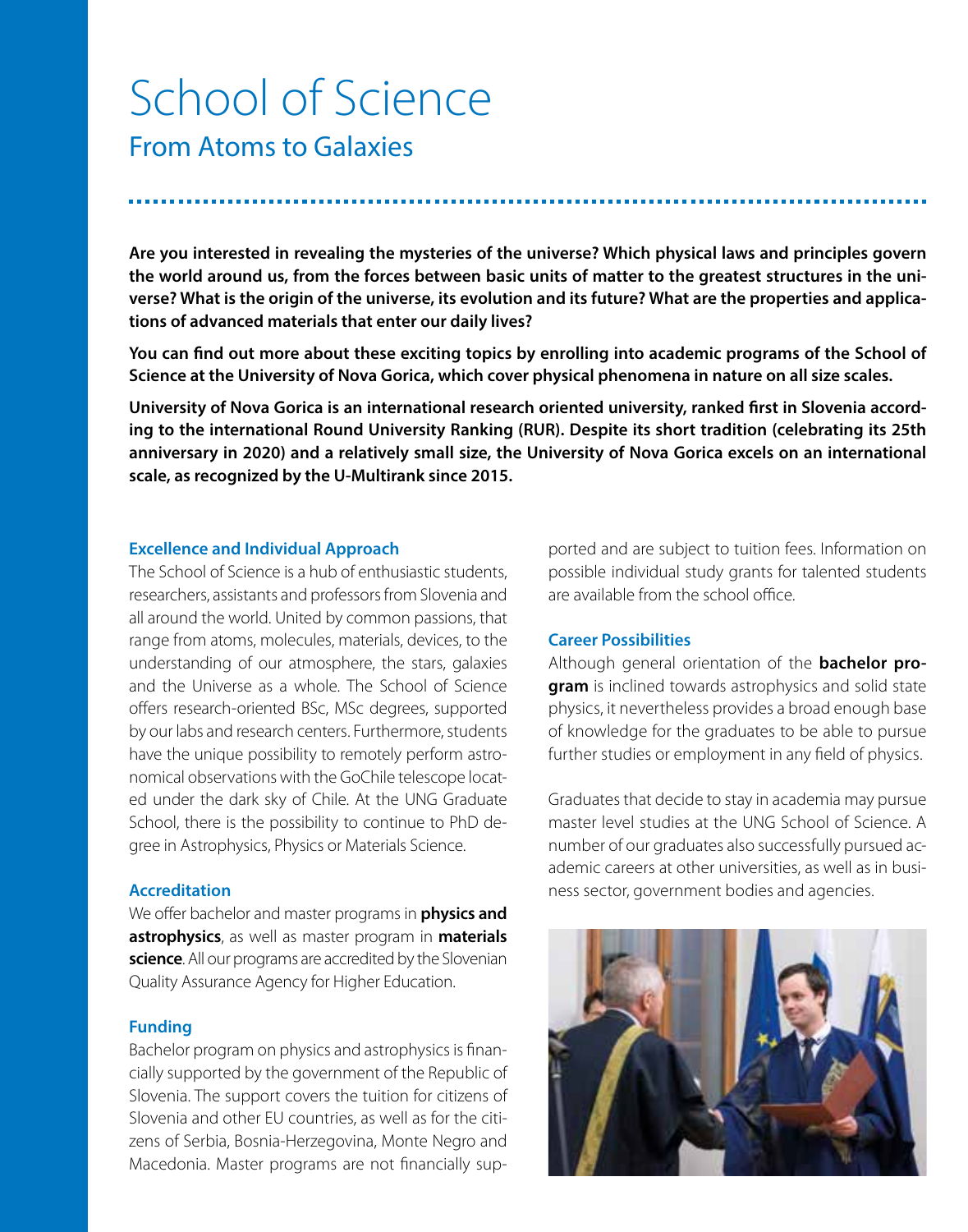#### **Bachelor program "Physics and Astrophysics"**

The aim of the bachelor program "**Physics and astrophysics**" is to provide general theoretical and experimental knowledge in a broad spectrum of physics fields, required for research work, and to gradually involve the students in actual research in senior years.

Lectures are given in small groups, exploiting the possibility of **international exchange** through the ERASMUS+ and other programs. Students have the possibility to transfer ECTS credit points between same level programs at the University of Nova Gorica and other universities accredited in the EU.

In their first year students take elementary courses in mathematics and physics as well as a course on experimental methods, which is needed for student laboratories. In the second and third year, the courses increasingly focus on specific core study areas, and are complemented by research work. These lectures are as a rule implemented in concentrated, two months courses.

As seniors, students have the opportunity to become involved in actual research in state-of-the-art research laboratories and centers of the UNG. They conclude their studies with a diploma seminar.

Based on the acquired competences and skills graduates can pursue academic careers in master level programs (in either physics and astrophysics or materials science) either at the University of Nova Gorica or at other universities.

#### **Admission Requirements**

Successfully completed upper secondary education (level 3) according to International Standard Classification of Education (ICSED 2011) which allows direct access to tertiary education. In the case of major differences between the educational system of the applicant's country and the EU the school will consider the applications individually.

Please note that courses are available in English language.

Duration: 3 years Maximum number of students: 30

A total of 180 ECTS credits is required for graduation, which can be obtained as:

- Mandatory courses (138 FCTS)
- Elective courses (36 ECTS)
- Diploma seminar (6 ECTS)

Upon graduation students will be awarded academic title **Bachelor of Physics**.



**More information can be found at:** http://www.ung.si/en/study/school-of-science/study/

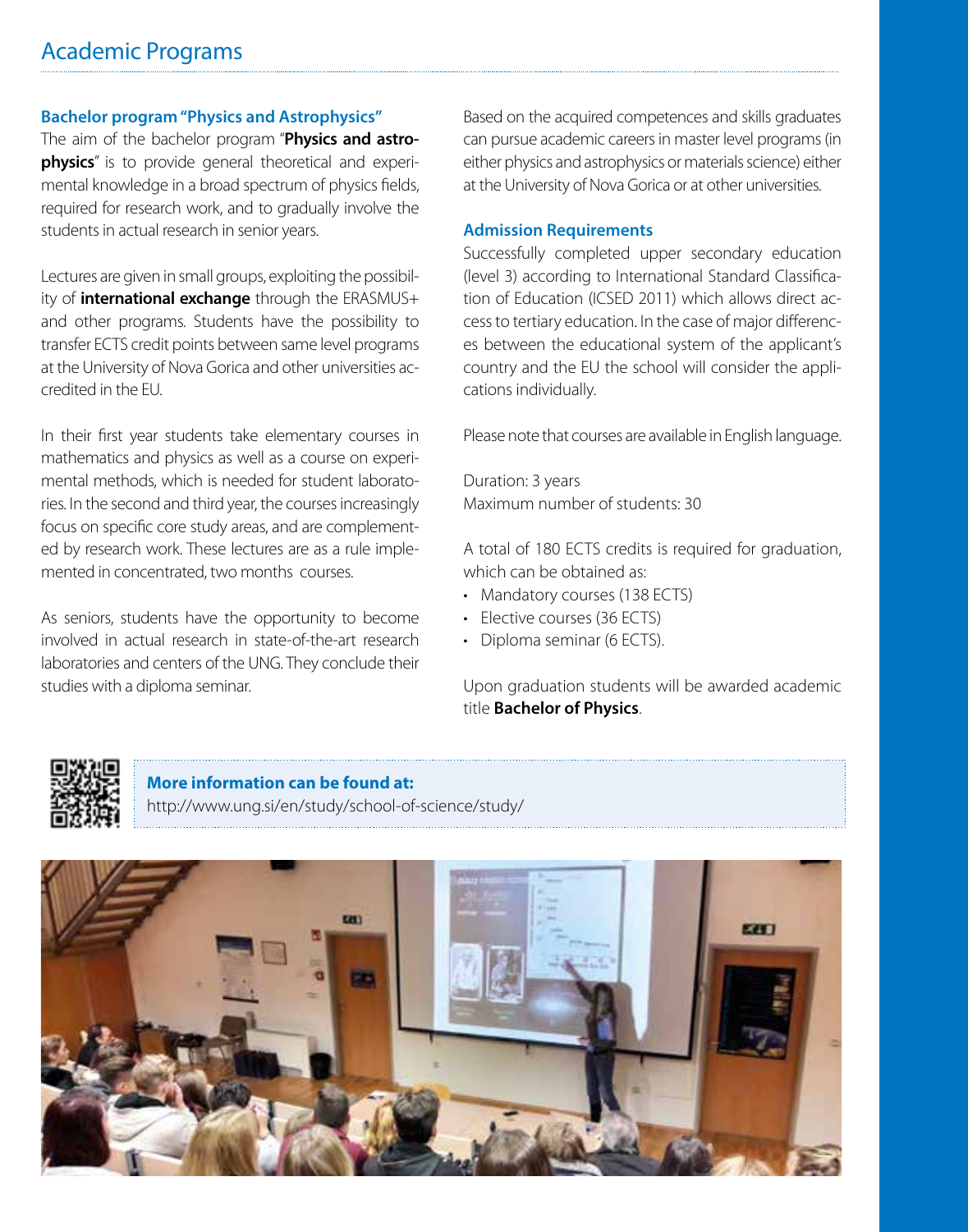### Academic Programs

#### **Master program "Physics and Astrophysics"**

The aim of master program "Physics and astrophysics" is to provide detailed knowledge in the fields of a) **astrophysics** or b) **solid state physics**, which are selectable as modules.

An essential aspect of the studies are research activities in the supporting research laboratories and centers of the University of Nova Gorica (Center for Astrophysics and Cosmology, Center for Atmospheric Research, Laboratory of Organic Matter Physics, Materials Research Laboratory and Laboratory for Quantum Optics).

Research in state-of-the-art laboratories and centers forms the basis for student's master theses, which are often related to research within international collaborations and observatories, such as Pierre Auger, Cherenkov Telescope Array, Elettra light source, and published in international scientific journals. We believe that working experience in international environment and with stateof-the-art technologies increases the competitiveness of our graduates in their further careers.

#### **Admission Requirements**

Successfully completed bachelor or equivalent level (level 6) according to International Standard Classification of Education (ICSED 2011) from a corresponding field of science (physics, astrophysics, astronomy, materials science). In the case of major differences between the educational system of the applicant's country and the EU the school will consider the applications individually.

Duration: 2 years Maximum number of students: 30

A total of 120 ECTS credits is required for graduation, which can be obtained as:

- Mandatory courses (30 ECTS)
- Elective courses (72 ECTS)
- Master thesis (18 ECTS)

UUpon graduation students will be awarded academic title **Master of Physics**.

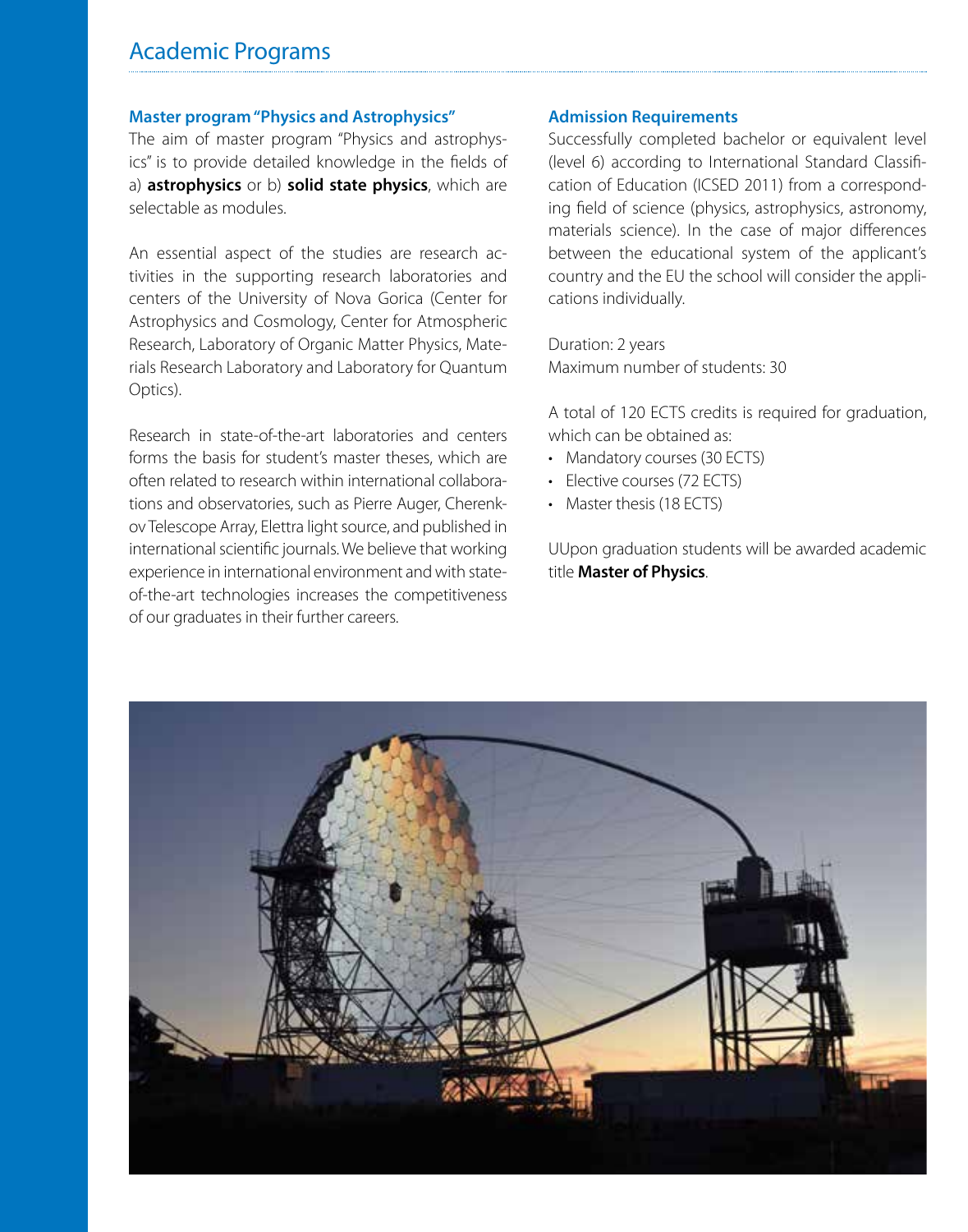#### **Master program "Materials Science"**

Master program "Materials Science" is based on research excellence of the University of Nova Gorica in the fields of physics and chemistry of materials, materials characterization, as well as materials technologies and development of innovative products and services, including the protection of intellectual property.

The emphasis of the program is on acquiring practical skills in the synthesis of advanced materials and their characterization (hands-on training). More than a half of student activities within compulsory courses are reserved for laboratory work and seminar exercises, and a range of elective courses will be provided to allow indepth studies in selected fields of materials science.

Small number of students (limited to 20) will allow them to obtain specific hands-on experience on the most advanced instruments for materials characterization available for research. In all courses a strong emphasis will be given to skills such as communication, self-confidence, awareness and team-work abilities. Students will be able to gain practical knowledge and skills in synthesis and characterization of the state-ofthe-art materials and will also actively participate in actual ongoing research projects at research laboratories of the University of Nova Gorica and its partner institutions, the National Institute of Chemistry and the Jožef Stefan Institute.

#### **Admission Requirements**

Successfully completed bachelor or equivalent level (level 6) according to International Standard Classification of Education (ICSED 2011) for graduates majoring in science and engineering, majoring in physics, chemistry, chemical engineering and materials engineering. In the case of major differences between the educational system of the applicant's country and the EU the school will consider the applications individually.

The program is recommended to students who wish to pursue academic or professional careers in materials science, and are interested in new materials for electronic, magnetic, optical and other advanced applications.

Foreign students are welcome, courses and other academic activities will be conducted in English.

Duration: 2 years Maximum number of students: 20

A total of 120 ECTS credits is required for graduation, which can be obtained as:

- Mandatory courses (84 ECTS)
- Elective courses (18 ECTS)
- Master thesis (18 ECTS)

Upon graduation students will be awarded academic title **Master of Materials Science**.



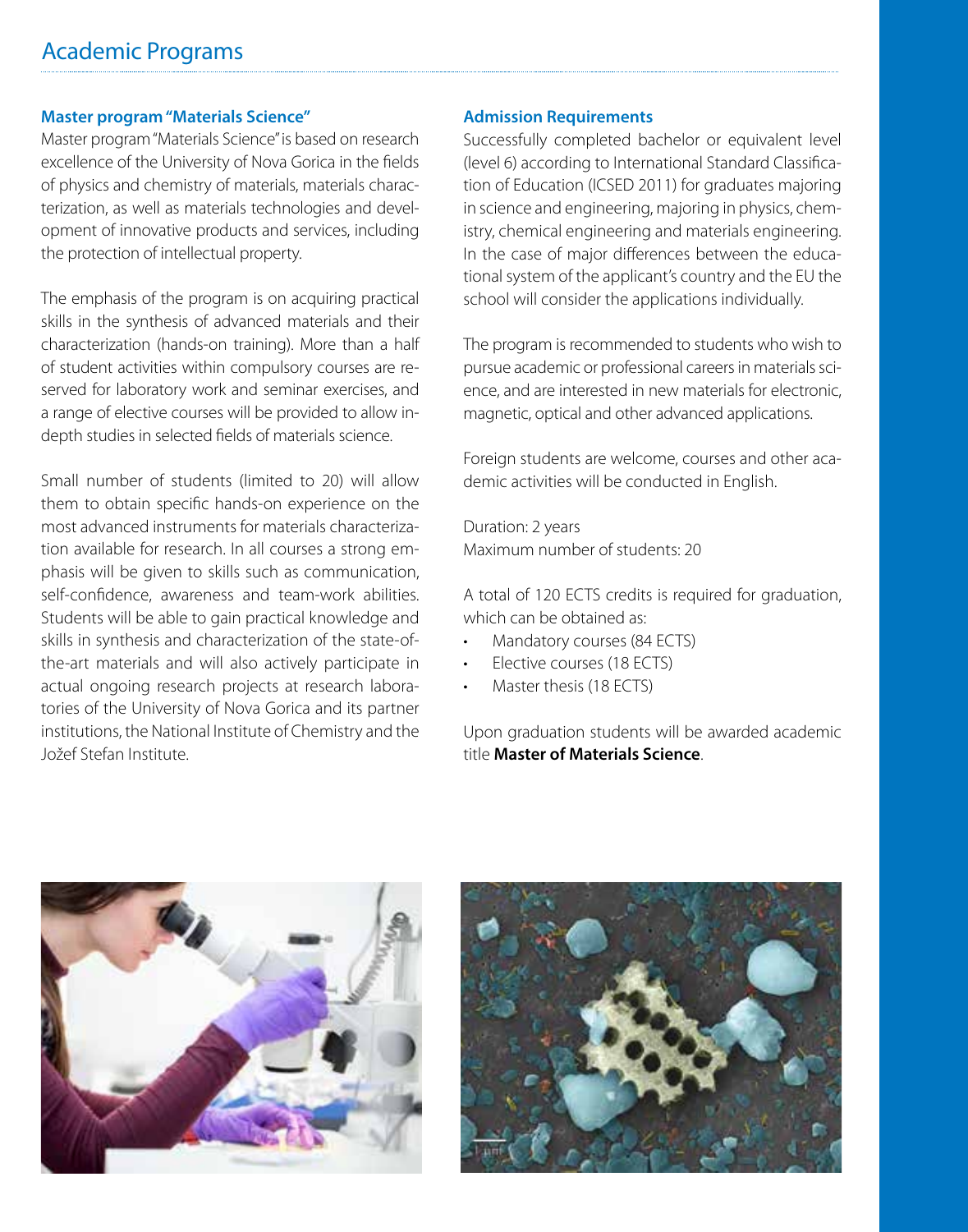## Research

#### **Scientific and research work**

Student research activities at the School of Science are conducted at:

- Centers and laboratories of the University of Nova Gorica, Ajdovščina
	- Center for Astrophysics and Cosmology
	- Center for Atmospheric Research
	- Laboratory for Organic Matter Physics
	- Materials Research Laboratory
	- Laboratory for Quantum Optics
- Laboratories and centers of the National Institute of Chemistry, Ljubljana
- Laboratories and centers of the Jožef Stefan Institute. Liubliana

#### **Astrophysics**

Research in astrophysics covers phenomena in the extreme fields of science, on the scales of both quarks and the universe, and contributes to the understanding of nature at the most fundamental level. At the Center for Astrophysics and Cosmology we explore the processes at the **highest energies in the universe**, for example transient events such as as gamma ray bursts, tidal disruption events and supernovae, which can be detected both with optical telescopes as well as ultra-high energy cosmic rays and gamma rays. This research is pursued through partnership in large international scientific collaborations, such as observatories Pierre Auger, Cherenkov Telescope Array and Vera C. Rubin, Fermi-LAT, Swift, robotic Liverpool Telescope, Gaia and Belle2.



https://www.gochile.si/



Supernova observed with a GoChile telescope, which is available to our students.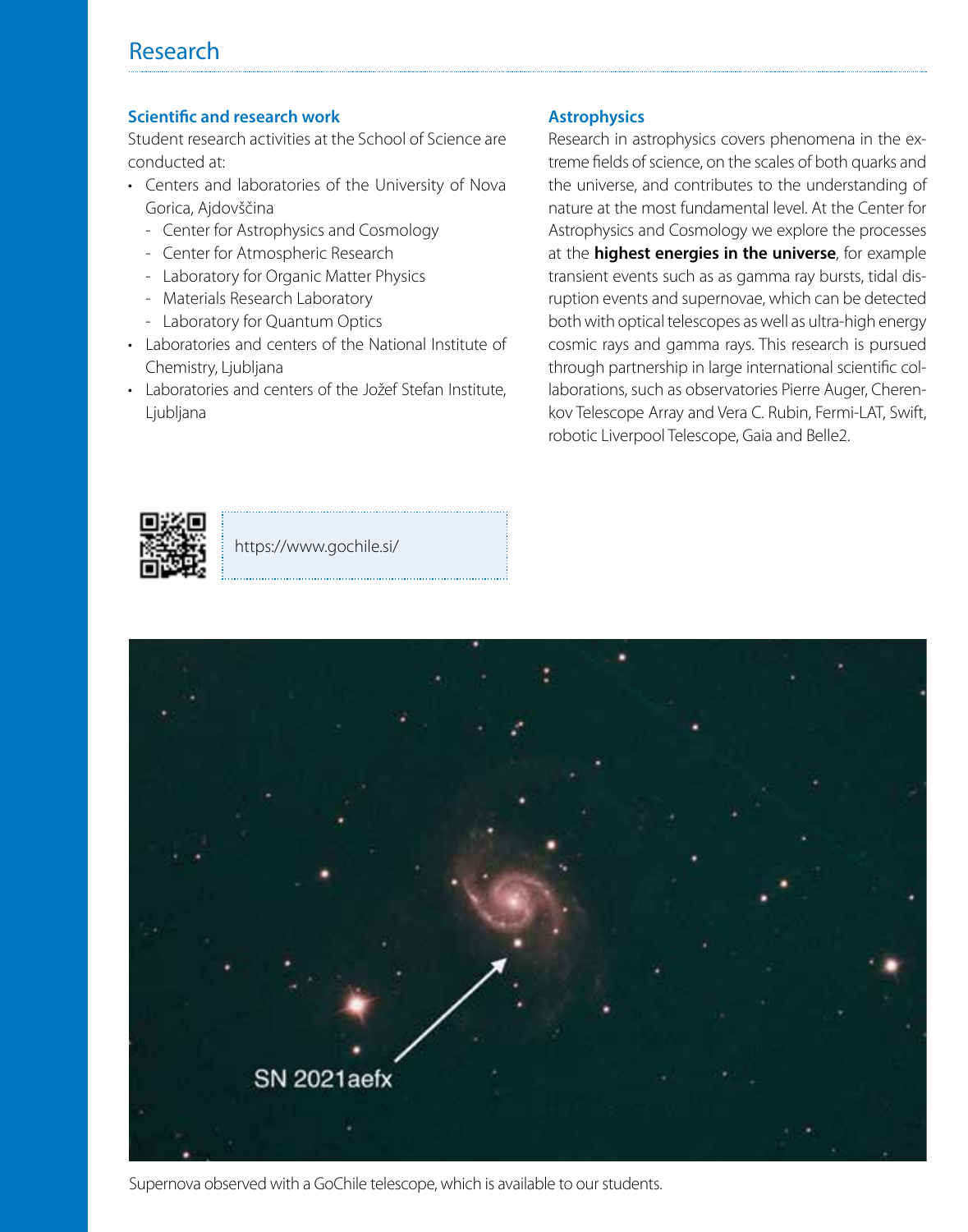## Research

#### **Solid State Physics**

Research in solid state physics covers the characterization and study of phenomena on the entire energy spectrum and scale in nature, from atoms, molecules and atom clusters to crystals and polycrystalline nano-structured materials. It is primarily conducted within Laboratories for Quantum Optics, Organic Matter Physics and Materials Research at the University of Nova Gorica, based on the use of in-the-house stateof-the-art research equipment. Key topics in solid state physics include studies of transport properties of organic thin layers, morphological and electrical properties of surfaces on molecular scale, and properties of substances on atomic level. The last topic is being studied using the CITIUS femtosecond light source at UNG and the Elettra light source in Trieste.

#### **Materials Science**

Research in materials science covers a wide range of experimental and theoretical studies in the synthesis, properties, structure and performance of different material types, including biomaterials, carbon and polymeric materials and their functionalities (such as catalysts, batteries, (semi)conductors and magnetic materials). Research is primarily conducted in Laboratory for materials research at the University of Nova Gorica, in Materials synthesis department at the Jožef Stefan Institute in Ljubljana and in the departments of Inorganic Chemistry and Technology, Materials Chemistry, Biomolecular Structure and Slovenian NMR Centre at the National Institute of Chemistry in Ljubljana. Research activities are based on the use of state-of-theart research facilities, including transmission electron microscope with the atomic resolution (AR STEM), different liquid and solid-state NMR spectrometers and high-resolution X-ray diffractometers, as well as on numerous international co-operations of involved researchers. The main areas of research that are globally renowned in scientific and research community are materials for energy and environmental applications.